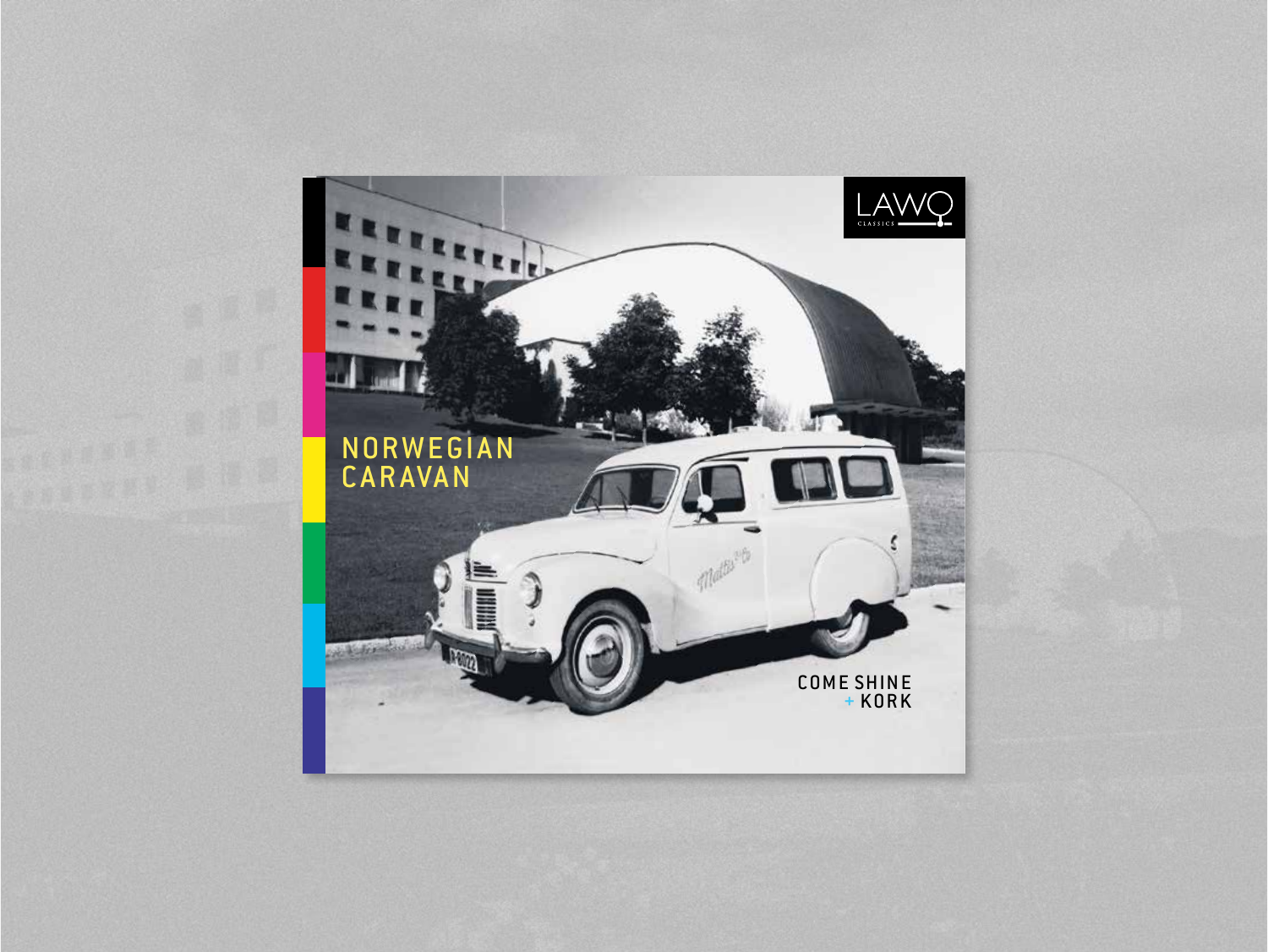

## COME SHINE

Since their 1999 debut concert, Come Shine and their unconventional versions of standard jazz tunes have been a favourite to a wide range of Norwegian music lovers. They released three best selling jazz albums during their first four years – including one album with the Norwegian Radio Orchestra live at Kongsberg Jazz Festival 2003. The quartet took an indefinite break in 2004. After their reunion eight years later, the Come Shine sound had become darker, groovier and influenced by several other genres than jazz. The music on this symphonic album is the result of three sources combined: some of last century's most talented song writers, Come Shine's many years of cultivating their band, and piano player Erlend Skomsvoll's unique arranger skills.

## THE NORWEGIAN RADIO ORCHESTRA

Known to Norwegians as "KORK", this orchestra is cherished throughout the country. The orchestra regularly plays at important media events such as the Nobel Peace Prize Concert, at their own public concerts in the "Store Studio", in TV shows, and live at many and diverse venues around the country. It is a flexible orchestra, playing everything from symphonic and contemporary classical music to pop, rock, folk and jazz. The orchestra is comprised of highly talented classical instrumentalists, yet its musical philosophy has remained the same: versatility, a lighthearted approach, a curiosity for all kinds of music, and an unwillingness to pigeonhole musical styles.

## **CREDITS**

C OME SHINE: LIVE MARIA ROGGEN – VOCALS ERLEND SKOMSVOLL – GRAND PIANO, HAMMOND B3 SONDRE MEISFJORD – BASS HÅKON MJÅSET JOHANSEN – DRUMS

THE NORWEGIAN RADIO ORCHESTRA, CONDUCTED BY ERLEND SKOMSVOLL CONCERTMASTER KOLBJØRN HOLTHE – VIOLIN SOLOS ON *DOCK OF THE BAY* AND *DANNY'S DREAM* ANNE KARINE HAUGE – FLUTE SOLO ON *ODE TO THE SILENT BIRDS* EMBRIK SNERTE – CONTRAFORTE SOLO ON *WELL YOU NEEDN'T* PETTER WINROTH – TROMBONE SOLO ON *WELL YOU NEEDN'T* JAN ERIK VOLD READS HIS OWN POEM *AT FUGLENE IKKE SYNGER* OVER *I'LL BE SEEING YOU* THE NORWEGIAN RADIO ORCHESTRA – CHORUS ON *DOCK OF THE BAY*

ORCHESTRAL ARRANGEMENTS BY ERLEND SKOMSVOLL RECORDED LIVE IN NRK STORE STUDIO, OSLO, 18-20 NOVEMBER 2015 EXECUTIVE PRODUCER: FRODE LARSEN PRODUCERS: VEGARD LANDAAS / ERLEND SKOMSVOLL RECORDING ENGINEERS: PER ARNE FLO / OYSTEIN HALVORSEN / ØYSTEIN NORDENGEN EDITING: ØYSTEIN HALVORSEN / VEGARD LANDAAS MIXING: ØYSTEIN HALVORSEN MONITOR ENGINEER: SIGURD ANDRESEN FRONT OF HOUSE: SVEIN GRAFF / JOHAN KAPELRUD MASTERING: THOMAS WOLDEN COVER DESIGN: ANETTE L'ORANGE / BLUNDERBUSS COVER PHOTO ORIGINAL: LEIF ØRNELUND / OSLO MUSEUM (CC BY-SA) INTERIOR PHOTOS: TEIGENS FOTOATELIERE / DEXTRA PHOTO, NTM ARTIST PHOTOS: EGIL HANSEN

COME SHINE WISH TO THANK: JAN ERIK VOLD FOR READING "FUGLENE" SO BEAUTIFULLY ON *I'LL BE SEEING YOU*, GJERMUND LARSEN FOR PLAYING THE ORIGINAL FIDDLE ON *THE MAN COMES AROUND* IN 2014 , ØYVIND BRÆKKE FOR TRANSCRIBING THAT FIDDLING, OLE MORTEN VÅ GAN FOR LENDING US HIS BASS IN TIMES OF TROUBLE, LINA NYBERG FOR FINDING THE RIGHT VERSION OF *DANNY'S DREAM*, FRODE LARSEN FOR CONTINUOUSLY SERVING LIVE MARIA GINGER HONEY TEA, VEGARD LANDAAS FOR HIS GREAT JOB DURING RECORDING AND MIXING, THE NOR WEGIAN RADIO OR CHESTRA WITH ITS FABULOUS MUSICIANS AND STAFF, SVEIN GRAFF FOR LIVE SOUND AND EXTRA HELPFUL TRANSPORTATION SERVICES, SPECIAL THANKS TO: N JÅL GURI, SIGRID, GURO, ASLAK, AURORA, ODIN, EMRIK, SANNA, INGEBORG, IDA AND VENIL.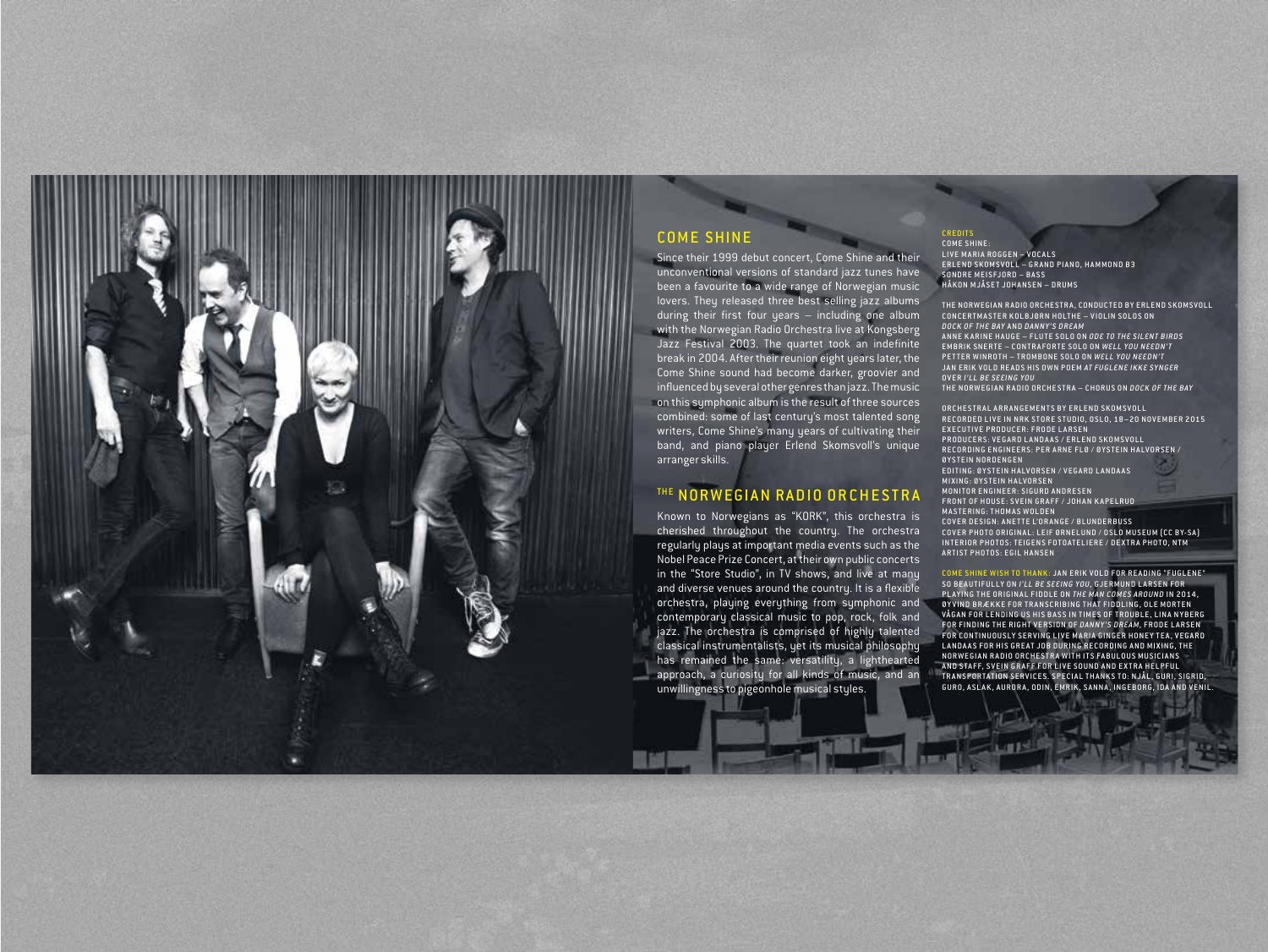